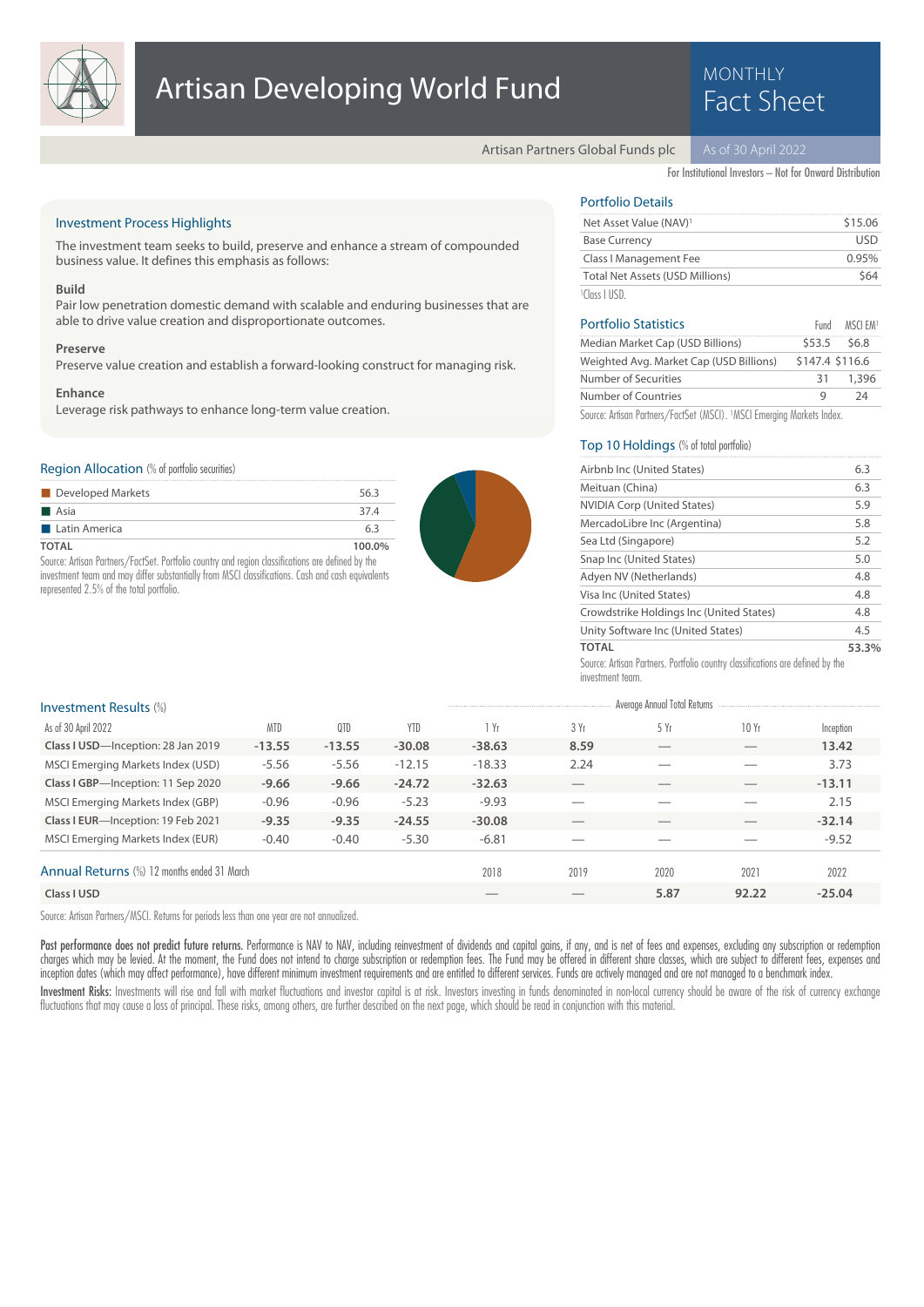# Artisan Developing World Fund

## Region/Country Allocation (% of portfolio securities)

| <b>REGION</b>                  | Fund   | MSCI EM <sup>1</sup> |
|--------------------------------|--------|----------------------|
| <b>DEVELOPED MARKETS</b>       | 56.3   |                      |
| <b>United States</b>           | 43.4   |                      |
| Netherlands                    | 8.4    |                      |
| France                         | 4.5    |                      |
| ASIA                           | 37.4   | 78.3                 |
| China                          | 28.7   | 30.6                 |
| Singapore                      | 5.3    |                      |
| India                          | 3.4    | 13.6                 |
| <b>LATIN AMERICA</b>           | 6.3    | 8.4                  |
| Argentina                      | 5.9    |                      |
| Brazil                         | 0.4    | 5.3                  |
| EUROPE, MIDDLE EAST AND AFRICA |        | 13.4                 |
| Russia                         | 0.0    |                      |
| <b>TOTAL</b>                   | 100.0% | 100.0%               |

Source: Artisan Partners/MSCI. <sup>1</sup>MSCI Emerging Markets Index. Countries held in the index, but not held in the portfolio, are not listed. Portfolio country and region classifications are defined by the investment team and may differ substantially from MSCI classifications. Index country classifications reflect MSCI methodology; index region classifications are defined by the investment team. Upon request, Artisan Partners will provide the portfolio's country and region breakdown according to MSCI methodology.

### Identifiers

| Class/Currency | – ISIN                     | SEDOL          | Minimum Investment |
|----------------|----------------------------|----------------|--------------------|
|                | Class I USD IE00BYORBG58   | BYORBG5        | \$500,000          |
|                | Class   GBP   IE00BDZT5183 | <b>BDZT507</b> | £500,000           |
|                | Class   EUR   E00BDZT4Z52  | <b>BD7T475</b> | €500,000           |

# Team Leadership



| Portfolio Manager     | Years of Investment Experience |
|-----------------------|--------------------------------|
| Lewis S. Kaufman, CFA |                                |

Current and future portfolio holdings are subject to risk. International investments involve special risks, including currency fluctuation, lower liquidity, different accounting methods and economic and political systems, and higher transaction costs. These risks typically are greater in emerging markets. Such risks include new and rapidly changing political and economic structures, which may cause instability; underdeveloped securities markets; and higher likelihood of high levels of inflation, deflation or currency devaluations. Securities of small- and medium-sized companies tend to have a shorter history of operations, be more volatile and less liquid and may have underperformed securities of large companies during some periods. Investments will rise and fall with market fluctuations and investor capital is at risk. The costs associated with this fund will impact your return over time. These risks, among others, are further described in the Fund Documents.

This is a marketing communication. Further fund details, including risks, fees and expenses, and other information, such as ESG practices, are set out in the current Prospectus, Supplements, Key Investor Information Documents (KIIDs) and other documentation (collectively, the Fund Documents), which can be obtained by calling +44 (0) 207 766 7130 or visiting www.apgfunds-docs.com. Please refer to the Fund Documents and consider all of a fund's characteristics before making any final investment decisions.

Portfolio holdings are displayed in the context of marketing the fund shares and not the marketing of underlying portfolio securities. Securities referenced may not be representative of all portfolio holdings. Securities of the same issuer are aggregated to determine a holding's portfolio weight. Portfolio statistics calculations exclude outlier data and certain securities which lack applicable attributes, such as private securities. Artisan Partners may substitute information from a related security if unavailable for a particular security. This material is as of the date indicated and is subject to change without notice. Totals may not sum due to rounding.

MSCI makes no express or implied warranties or representations and shall have no liability whatsoever with respect to any MSCI data contained herein. The MSCI data may not be further redistributed or used to create indices or financial products. This report is not approved or produced by MSCI.

This material is provided for informational purposes without regard to your particular investment needs and shall not be construed as investment or tax advice on which you may rely for your investment decisions. Investors should consult their financial and tax adviser before making investments in order to determine the appropriateness of any investment product discussed herein. In no event shall Artisan Partners have any liability for direct, indirect, special, incidental, punitive, consequential (including, without limitation, lost profits) losses or any other damages resulting from the use of this material.

Artisan Partners Limited Partnership (APLP) is an investment adviser registered with the U.S. Securities and Exchange Commission (SEC). Artisan Partners UK LLP (APUK) is authorized and regulated by the Financial Conduct Authority and is a registered investment adviser with the SEC. APEL Financial Distribution Services Limited (AP Europe) is authorized and regulated by the Central Bank of Ireland. APLP, APUK and AP Europe are collectively, with their parent company and affiliates, referred to as Artisan Partners herein. Artisan Partners is not registered, authorised or eligible for an exemption from registration in all jurisdictions. Therefore, services described herein may not be available in certain jurisdictions. This material does not constitute an offer or solicitation where such actions are not authorised or lawful, and in some cases may only be provided at the initiative of the prospect. Further limitations on the availability of products or services described herein may be imposed.

APLP is the investment manager of Artisan Partners Global Funds Plc (APGF), an umbrella type open-ended investment company with variable capital having segregated liability between its sub-funds, incorporated with limited liability and authorized in Ireland by the Central Bank of Ireland as an Undertaking for Collective Investments in Transferable Securities (UCITS) under registration number 485593. APUK and AP Europe are the distributors for APGF. This material is not intended for use within the US or with any US persons. The Fund shares described herein are not and will not be, registered under the US Securities Act of 1933 and may not be sold to or for the benefit of any US person.

This material is only intended for investors which meet qualifications as institutional investors as defined in the applicable jurisdiction where this material is received, which includes only Professional Clients or Eligible Counterparties as defined by the Markets in Financial Instruments Directive (MiFID) where this material is issued by APUK or AP Europe. This material is not for use by retail investors and may not be reproduced or distributed without Artisan Partners' permission.

In the United Kingdom, issued by APUK, 25 St. James's St., Floor 3, London SW1A 1HA, registered in England and Wales (LLP No. OC351201). Registered office: Reading Bridge House, Floor 4, George St., Reading, Berkshire RG1 8LS. In Ireland, issued by AP Europe, Fitzwilliam Hall, Fitzwilliam Pl, Ste. 202, Dublin 2, D02 T292. Registered office: 70 Sir John Rogerson's Quay, Dublin 2, D02 R296 (Company No. 637966).



For more information visit www.artisanpartners.com © 2022 Artisan Partners. All rights reserved.